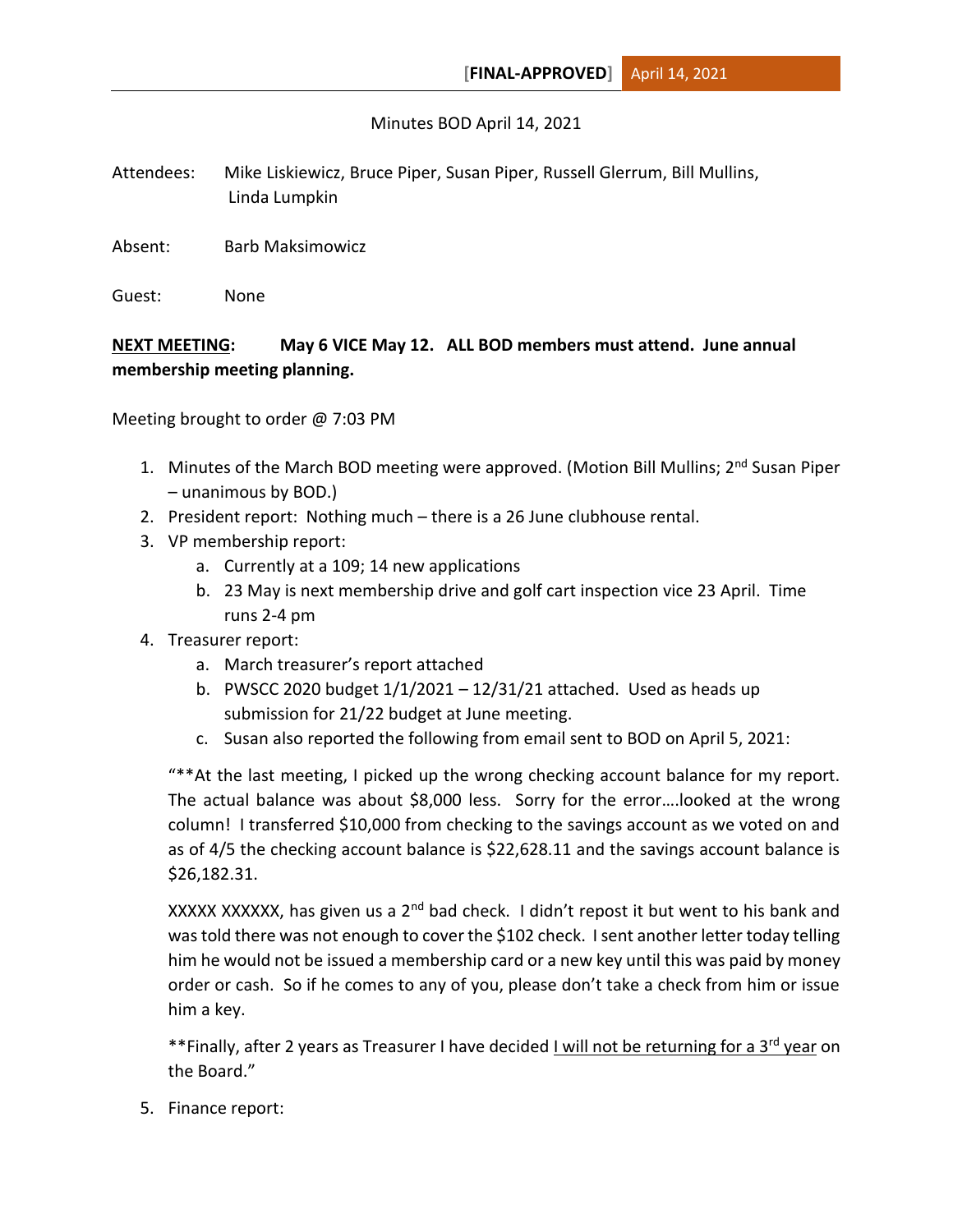- a. Mike Liskiewicz will let Barb Maksimowicz know we have changed the May 12 BOD meeting to May 6 and she needs to have a draft budget submission by then.
- 6. Building and Grounds report:
	- a. Grass cutting is underway.
	- b. Alicia Woods (lives at end of Holly Vista and Shore Drive) wants to rent the lot that belongs to PWSACC (the easement). Bill Mullins will take this on and send a 'term specific' letter from the BOD.
	- c. Reiterated Sunday 23<sup>rd</sup> is next golf cart inspection (Member cost: \$10.00; Non-Member cost: \$15.00)
	- d. I will not be returning as a BOD member next year.
- 7. Dock Master report:
	- a. Six (6) electrical outlets left to fix.
	- b. The old porta potty has been cut up and taken to the dump.
	- c. New porta john has been delivered. It will be cleaned and sanitized every Tuesday.
	- d. We do not need a pump out agreement with Colonial Beach Yacht Center as they are a PUBLIC utility that charges \$5.00 for each pump out.
	- e. Water repairs: 3 bibs and hose done this year; 6 were done 2020. Bibs 2.3. and 10 are old and will need replacing in the next year or so. Makes a total of 12 replacements.
	- f. Power washed and stained the deck up to the gate; painted gate and made a new plate to hold the gate lock.
	- g. Added life ring and bench to end of dock. This is a selling point for membership.
	- h. A member contacted me about slip for paddle boat and kayak but she had not truck to haul the boat and kayak over. So, a kayak storage rack has been purchased and member can rent and store kayak at the dock for \$5.00 a year. Rack holds six kayaks. Paddle boat storage? Not sure. This is also a selling point for membership.
	- i. There are still 4 "unrentable" slips that need to be figured out into rentable slips.
	- j. Bill Leapley, Al Hall wanted to install boat lift. In the 4 currently non-rentable slips. We would convert 4 slips to 3 which would give us 2 slips with lifts and one large slip.
	- k. I was going to do a request for 2 lifts and repair because all the slips need done at the same time. The pile driver machine is 40-foot wide so he needs space to do the work. This is ongoing.

(Pictures of work done at the dock are included with printed out minutes)

Old Business: None

New Business: